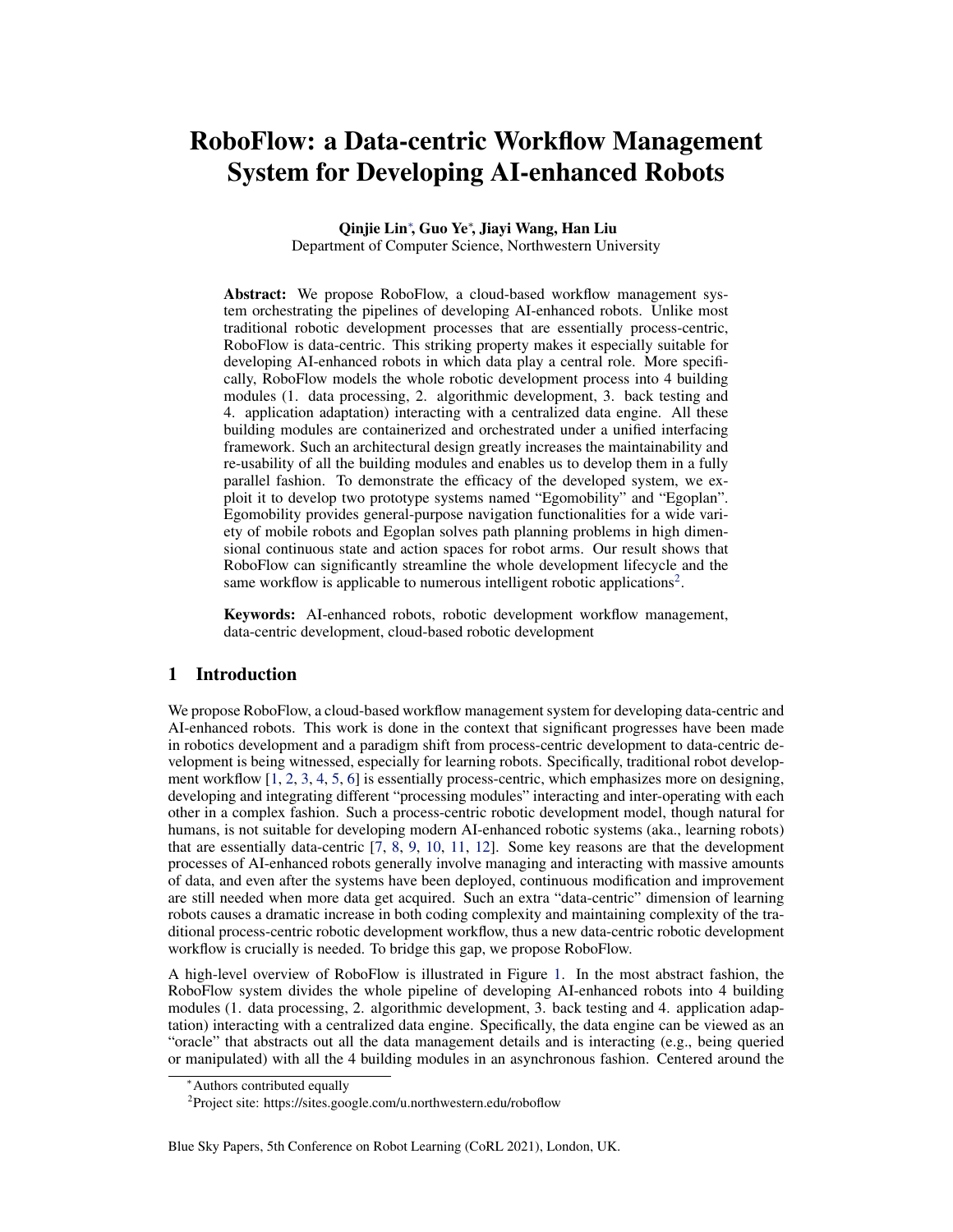<span id="page-1-0"></span>

Figure 1: An overview of RoboFlow. The robot development pipeline consists of 4 modules interacting with a centralized data engine. The data engine manages the large-scale dataset, and publishes data from robot. The data preprocess module encodes raw input to data that algorithm development module can easily parse. The algorithms development module develops customized control policy. The back testing module tests the policy in various environments. The application adaption module deploys the learned policy in real world.

data engine, the 4 building modules follow an iterative spiral model. Unlike the classical spiral model[\[13\]](#page-4-0) for software development, these building blocks mainly interact with data engine, thus can be developed in a fully parallel fashion and each module could have different "versions". Such a data-centric design dramatically decreases the developing and maintaining complexities, making it especially suitable for developing AI-enhanced robots. The framework in Figure 1 is quite generic and described in a fully abstract way. To understand this framework better, we put it in a concrete context of developing learning robots. From a learning perspective, the data processing module transforms and encodes data into a state that other modules can easily parse. The algorithm module represents the planning policy of the robots, which is in charge of the robots' actions. The back testing module evaluates the policy of the learning robot based on large-scale collected or simulated data. The application adaptation module puts the developed policy into real-world environments once the back testing meets a designed criterion. More details about these modules will be provided in Section 3.

This paper has 3 major contributions: (i) we proposed a novel data-centric robot development model which improves upon the traditional routines in terms of development flexibility and maintainability. (ii) We implement a first prototype system using containerization techniques (specifically, Docker[\[14\]](#page-4-0) and Kubernetes [\[15\]](#page-4-0)). (iii) Using this system, we develop two platforms: Egomobility and Egoplan. Egomobility exploits deep reinforcement learning to provide navigation ability for turtlebot and Egoplan uses imitation learning to solve complex motion planning problems for sawyer robots. These studies demonstrate the efficacy of RoboFlow in various intelligent robotics applications. The rest of this paper is organized as below. Section 2 introduces related work. Section 3 describes implementation of RoboFlow. Section 4 presents two platforms to showcase the usefulness of RoboFlow.

## 2 Related Work

The two most relevant lines of work related to RoboFlow are the workflow management system and data management engine for data-centric robot systems. For the workflow management system, earlier robot development pipelines try to simplify the workflow of robotics development and reduce re-programming efforts. For example, Fetch robotics[\[16\]](#page-4-0) launches a Workflow Builder which allows customers to design, implement, and redesign their own workflows. But their available tools are not designed for large-scale dataset processing. In the machine learning field, frameworks like Kubeflow[\[17\]](#page-5-0) and MLFlow[\[18\]](#page-5-0) have been developed to manage the workflow of model development but they are not designed for robot development. For the data management engine, researchers in bioinformatics community developed system tools to manage data workflows in an end-to-end fashion[\[19,](#page-5-0) [20\]](#page-5-0). Nevertheless, in robotics, few works emphasize on the data-centric aspect of the development processes except some proposals related to cyber-physical systems which view robots as data-gathering nodes [\[21,](#page-5-0) [22,](#page-5-0) [23,](#page-5-0) [24,](#page-5-0) [25,](#page-5-0) [26,](#page-5-0) [21\]](#page-5-0). In recent work, Farzad et al. [\[27\]](#page-5-0) proposed a cloud framework aiming to facilitate the development of IoT applications. but it is not straightforward on how to apply it to the more heavy-weighted data-centric robotic systems.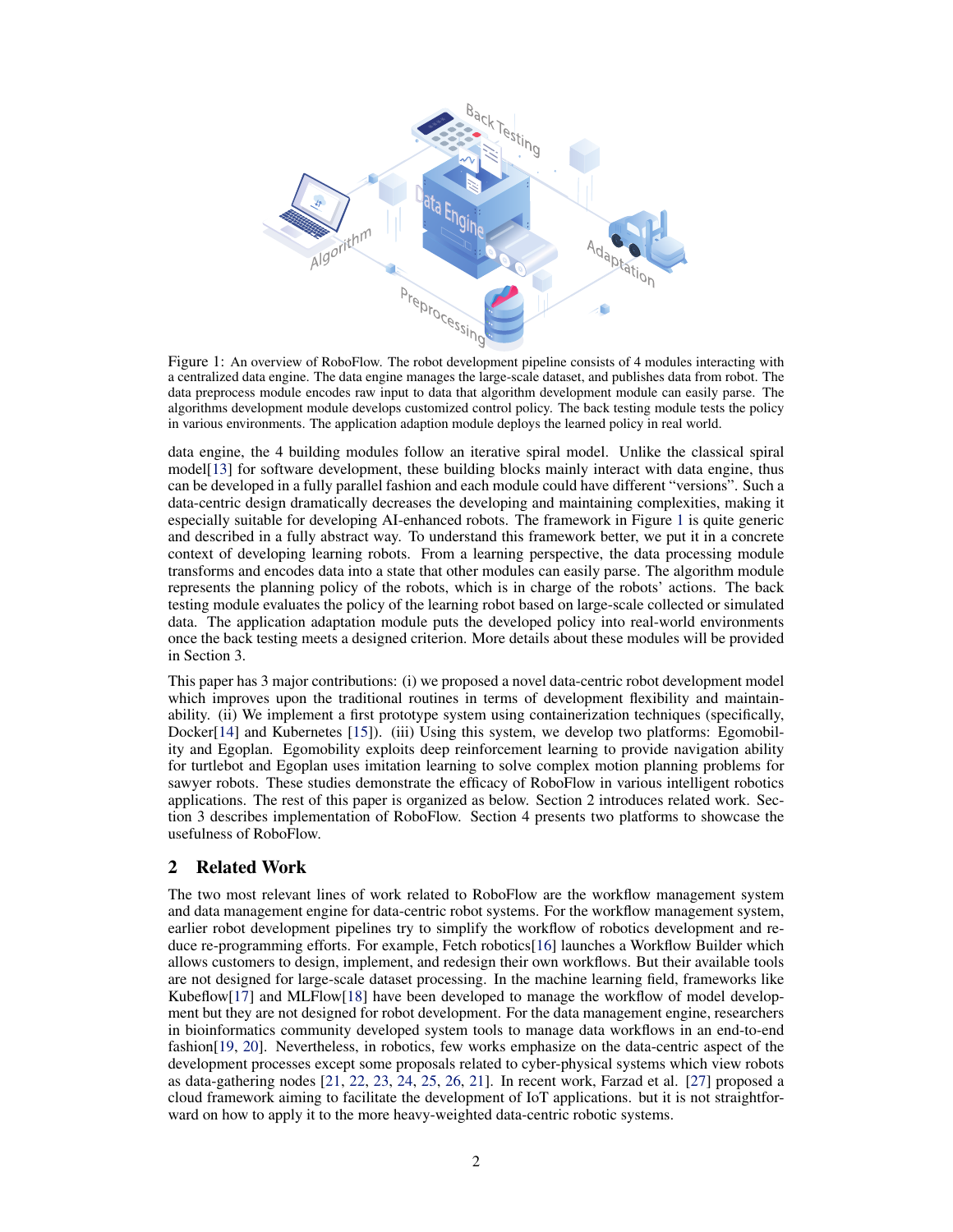#### 3 System Architecture and Software Implementation

The RoboFlow architecture builds upon the containerization and container orchestration techniques. More specifically, a container platform (e.g., the Docker) packages applications so that they can access a specific set of resources on a physical or virtual host. The main benefit, especially for developers, is that containers isolate different applications and are elastic, i.e., come and go as demanded by need. This is particularly useful for developing massive robotic systems in which developers may contribute code in different programming languages and application frameworks. In such scenarios, we could exploit a container platform to establish many containers to isolate and manage all the developed applications. To manage containers at scale, we can utilize a container orchestrate system (e.g., Kubernetes, Docker Swarm) to automate the deployment, management, scaling, networking, and availability of all the containers. In the rest of this section, we describe the system architecture and software implementation of the RoboFlow system.

**System Architecture.** Figure 2 illustrates the system architecture of RoboFlow. It has 4 essential modules(1.Data Preprocess 2.Algorithm Development 3.Back Testing 4.Application Adaptation) interacting with a centralized data engine. Each module is employed into a containerized environment by bundling it together with all related configuration files, libraries and dependencies. These module containers run isolated processes on the system, thus enabling RoboFlow to be developed in a fully parallel fashion. In addition, any change in these module containers is recorded, making version control easy to implement. These containers exploit DDS (Data Distribution Service) to manage real-time communication between them and the data engine. DDS implements a publish-subscribe pattern for sending and receiving data and each process running in RoboFlow are considered as DDS nodes to communicate data with other process. Also, a networked filesystem named Glusterfs is also ultilized for sharing large-scale files (e.g., large neural network models or training datasets) between modules. Such integration of DDS and Glusterfs make RoboFlow suitable for developing data-driven methods on robotics. RoboFlow also provides a web-based frontend to ease developers to monitor, analyze, and manage the robotic development process.



Figure 2: The architecture of RoboFlow. RoboFlow provides a graphical user interface for developers to access all containerized modules. These modules interact with the data engine through shared storage and DDS topics. The data engine consists of large-scale datasets and model data stored in the shared folder, simulation containers and robots connected to the RoboFlow system through DDS topics.

Software Implementation. To implement RoboFlow, we wrap each module as a docker image. For this, we specify the software environment (e.g., the operating system distribution and preinstalled packages) of an image in a Dockerfile. The obtained module images are installed with juypter lab and ROS2. Some modules may need additional packages. For example, the algorithm development module is equipped with the deep learning libraries tensorflow and pytorch, while the data engine image utilizes several robot simulators like Gazebo, Stage and OpenRave.The successfully built images are stored in a cloud-based storage space named cargo, which can be viewed as on-premise dockerhub of the RoboFlow system. During the run time, each instance of a built image is deployed as a container and RoboFlow utilizes Kubernetes to deploy and manage these containers. We exploit the React javascript library to implement a graphical user interface (GUI). Through this GUI users can choose desired versions of the docker images and allocate computational resources (e.g., CPUs or GPUs) to the container being created. Once such configuration information is submitted, it is turned into a YAML file which will be serialized and deployed by Kubernetes.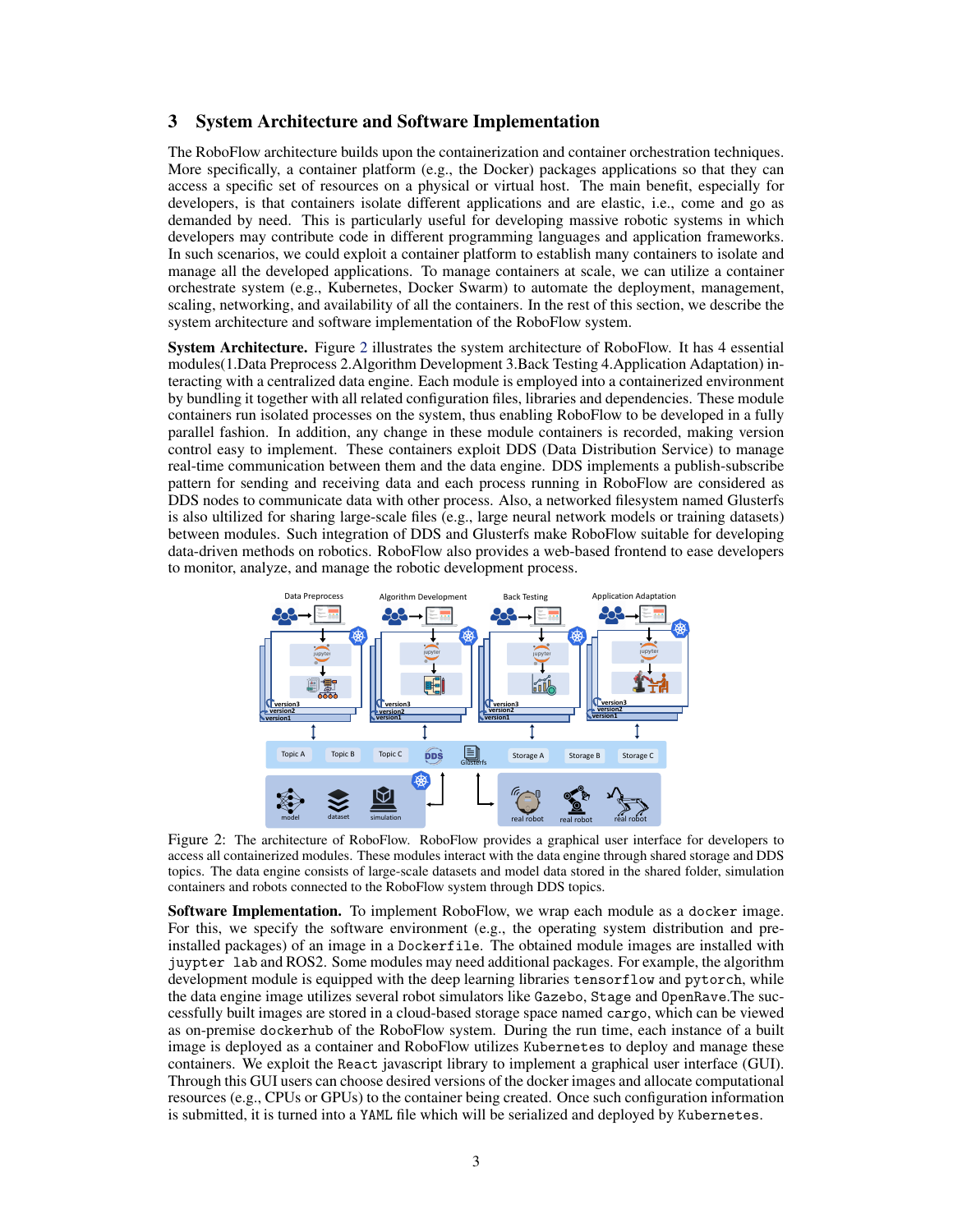## 4 Two Case Studies and Performance Evalaution

In this section, we exploit RoboFlow to develop two prototype systems named "Egomobility" and "Egoplan". Egomobility provides a general-purpose navigation platform for managing a wide variety of mobile robots and Egoplan is a motion planning platform for robot arms. To demonstrate the efficacy of RoboFlow, we also conduct some performance analysis of the two case studies.



Figure 3: Graphical User interface of RoboFlow. Figure a illustrates the edit page of preprocess module, which allows developers to specify the image name, version, required CPU number, memory size, and GPU number. Figure b illustrates the algorithm module, enabling users to access the code editor and simulator view, monitor the progress of a learning robot training process. Figure c illustrates the Egomobility platform. This adaptation page provides real-time camera stream and current position, velocity and battery usage. Figure d illustrate the Egoplan, which provides the simulation views, rviz view and status panel.

Case Study 1: The Egomobility platform for Mobile Robots. In this study, we exploit RoboFlow to develop a mobile robot navigation platform named Egomobility, which is a data-centric AIenhanced robot system using data from a Stage simulator [\[28\]](#page-5-0) as training data. Within this environment, a mobile robot takes 3 raw laser frames and its velocity as input. Our goal is to train a reinforcement learning policy that outputs a velocity guiding the robot avoiding dynamic obstacles. The deployment page of Egomobility is provided in Figure 3.

Case Study 2: The Egoplan Platform for Arm Robots. In this study, we exploit RoboFlow to develop a robot arm motion planning Platform named EgoPlan. More specifically, we exploit the NEXT (Neural Exploration-Exploitation Trees) algorithm proposed in[\[29\]](#page-5-0) to learn a motion plan policy for solving path planning problems in 7-dimensional state space and 7-dimensional action space. In each planning task, we simulate a robot arm and a shelf in the openrave [\[30\]](#page-5-0) simulator in our data engine. Each level of the shelf is horizontally divided into multiple bins. The task for the robot arm is to plan a collision-free path from an initial pose to grab an object placed in a shelf. The main strategy is to exploit BIT\* [\[31\]](#page-5-0) to solve the planning problem in a brutal force way but collect the data to learn a smarter motion planning policy.

Performance. Through the above two case studies, the benefit of RoboFlow for managing a datacentric robotic system development pipeline is quite obvious: RoboFlow enables developers to develop all the component modules in a fully-parallel fashion. For example, in developing Egomobility, algorithm developers can join in the RoboFlow to develop the navigation algorithm independently without interfering with each other. The developers for the application adaptation module can simultaneously test many learned policies without the need of complex communication processes. In addition, due to the usage of sophisticated container-orchestration techniques, the resulting systems developed by RoboFlow is much more reliable and maintainable.

Conclusion and Discussion. We propose RoboFlow, a data-centric workflow management system orchestrating the pipelines of developing AI-enhanced robots. The data-centric features of RoboFlow illustrate high maintainability and re-usability of each module. We hope this data-centric model brings a new approach to the community.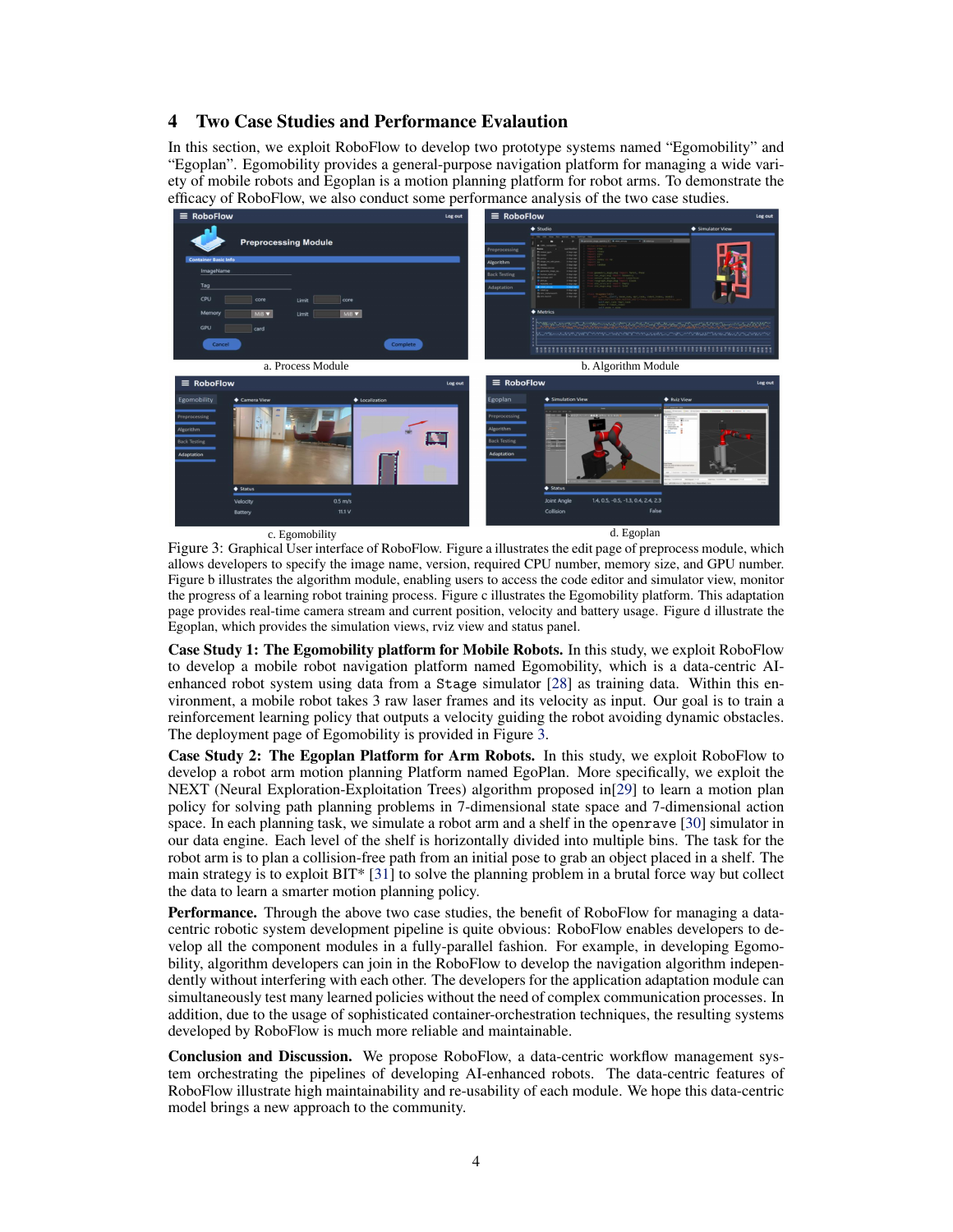#### <span id="page-4-0"></span>Acknowledgments

Han Liu's research is supported by the NSF BIGDATA 1840866, NSF CAREER 1841569, NSF TRIPODS 1740735, DARPA-PA-18-02-09-QED-RML-FP-003, along with an Alfred P Sloan Fellowship and a PECASE award.

#### References

- [1] R. Arumugam, V. R. Enti, L. Bingbing, W. Xiaojun, K. Baskaran, F. F. Kong, A. S. Kumar, K. D. Meng, and G. W. Kit. Davinci: A cloud computing framework for service robots. In *2010 IEEE international conference on robotics and automation*, pages 3084–3089. IEEE, 2010.
- [2] R. Bouziane, L. S. Terrissa, S. Ayad, J.-F. Brethe, and O. Kazar. A web services based solution for the nao robot in cloud robotics environment. In *2017 4th International Conference on Control, Decision and Information Technologies (CoDIT)*, pages 0809–0814. IEEE, 2017.
- [3] S. Kato, S. Tokunaga, Y. Maruyama, S. Maeda, M. Hirabayashi, Y. Kitsukawa, A. Monrroy, T. Ando, Y. Fujii, and T. Azumi. Autoware on board: Enabling autonomous vehicles with embedded systems. In *2018 ACM/IEEE 9th International Conference on Cyber-Physical Systems (ICCPS)*, pages 287–296. IEEE, 2018.
- [4] Y. Lei, Z. Fengyu, W. Yugang, Y. Xianfeng, Z. Yang, and C. Zhumin. Design of a cloud robotics visual platform. In *2016 Sixth International Conference on Instrumentation & Measurement, Computer, Communication and Control (IMCCC)*, pages 1039–1043. IEEE, 2016.
- [5] S. Dennis, L. Alex, L. Matthias, and S. Christian. The smartmdsd toolchain: An integrated mdsd workflow and integrated development environment (ide) for robotics software. 2016.
- [6] G. Huang, P. S. Rao, M.-H. Wu, X. Qian, S. Y. Nof, K. Ramani, and A. J. Quinn. Vipo: Spatialvisual programming with functions for robot-iot workflows. In *Proceedings of the 2020 CHI Conference on Human Factors in Computing Systems*, pages 1–13, 2020.
- [7] C. Finn, T. Yu, T. Zhang, P. Abbeel, and S. Levine. One-shot visual imitation learning via meta-learning. *arXiv preprint arXiv:1709.04905*, 2017.
- [8] S. Gu, E. Holly, T. Lillicrap, and S. Levine. Deep reinforcement learning for robotic manipulation with asynchronous off-policy updates. In *2017 IEEE international conference on robotics and automation (ICRA)*, pages 3389–3396. IEEE, 2017.
- [9] H. Kretzschmar, M. Spies, C. Sprunk, and W. Burgard. Socially compliant mobile robot navigation via inverse reinforcement learning. *The International Journal of Robotics Research*, 35 (11):1289–1307, 2016.
- [10] A. Zeng, S. Song, S. Welker, J. Lee, A. Rodriguez, and T. Funkhouser. Learning synergies between pushing and grasping with self-supervised deep reinforcement learning. In *2018 IEEE/RSJ International Conference on Intelligent Robots and Systems (IROS)*, pages 4238– 4245. IEEE, 2018.
- [11] F. Ebert, C. Finn, S. Dasari, A. Xie, A. Lee, and S. Levine. Visual foresight: Model-based deep reinforcement learning for vision-based robotic control. *arXiv preprint arXiv:1812.00568*, 2018.
- [12] J. Mahler, J. Liang, S. Niyaz, M. Laskey, R. Doan, X. Liu, J. A. Ojea, and K. Goldberg. Dexnet 2.0: Deep learning to plan robust grasps with synthetic point clouds and analytic grasp metrics. *arXiv preprint arXiv:1703.09312*, 2017.
- [13] B. W. Boehm. A spiral model of software development and enhancement. *Computer*, 21(5): 61–72, 1988.
- [14] Docker. <https://www.docker.com/>.
- [15] Kubernetes. <https://kubernetes.io/>.
- [16] F. Robotics. Fetch research robot.